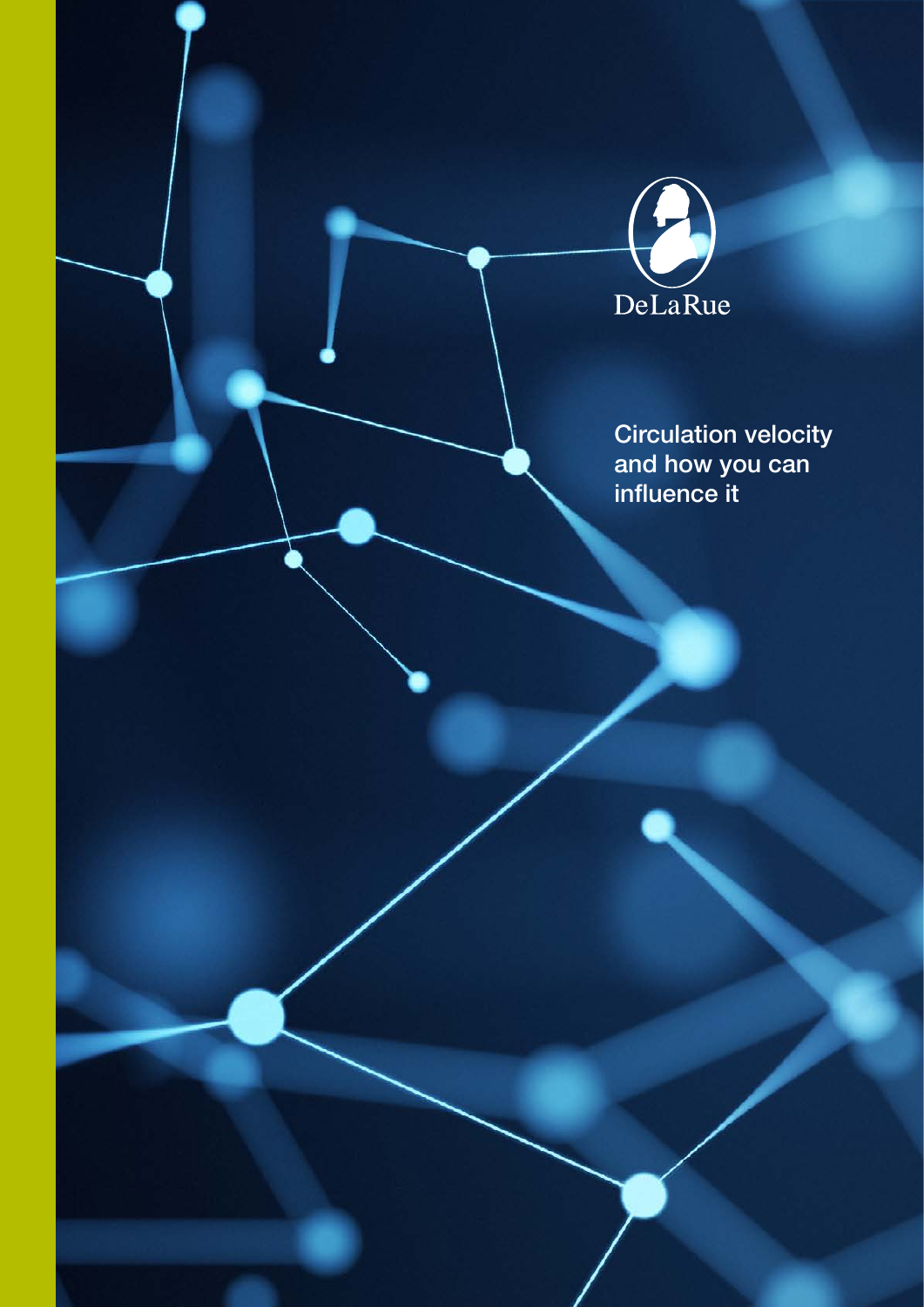# Circulation velocity and how you can influence it



### Industry Insights | Issue 4

## What is circulation velocity?

When a banknote leaves the central bank, it enters circulation, moving around a network of commercial banks, retailers, people, machines and places before returning to the central bank. Circulation velocity (also known as the return frequency) is the number of times in a given period the average banknote will return from circulation to the central bank to be sorted. It's a critical factor to understand as it can dramatically impact the lifetime and quality of a banknote. It's calculated by dividing the volume of notes deposited over the period by the circulation volume at the end of the period. So a circulation velocity of one, means the note comes back once a year. Circulation velocity is distinct from the economics term 'velocity of circulation'.

## How central bank policies affect circulation velocity

A central bank's policies and processes can have a direct impact on circulation velocity. For instance cash cycles that are more centralised will have higher circulation velocities on average because the central bank is responsible for a greater proportion of the sorting. Cash cycles that are more decentralised will have a lower circulation velocity because the commercial sector are sorting and re-issuing banknotes, then only returning unfit banknotes to the central bank. In some instances banknotes only return to the central bank for destruction.





On aggregate within DLR Analytics™ users, ATM denominations have a higher circulation velocity than non-ATM notes, which means they return to the central bank more often. In the next example, the spread of circulation velocities in green suggests that not all the notes kept in ATMs are fully transactional. It may be easier for a central bank to get banknotes into circulation if they are distributed via an ATM machine.



When we compare circulation velocity vs note life curves for ATM notes and non-ATM notes we see that most non-ATM notes have a Circulation velocity of less than 2, while ATM notes have a much wider spread of circulation velocities.

### Substrate and circulation velocity

How does the substrate affect a note's circulation velocity? The aggregated and anonymised DLR Analytics™ data so far tells us that polymer notes have a lower circulation velocity on average than paper or coated notes.



One explanation is that, where sorting is managed by commercial banks, polymer notes are being 'pre-sorted' as good by commercial banks because their fitness levels stay above the designated fitness standards for longer. This means that the polymer notes don't need to return to the central bank for sorting as often.